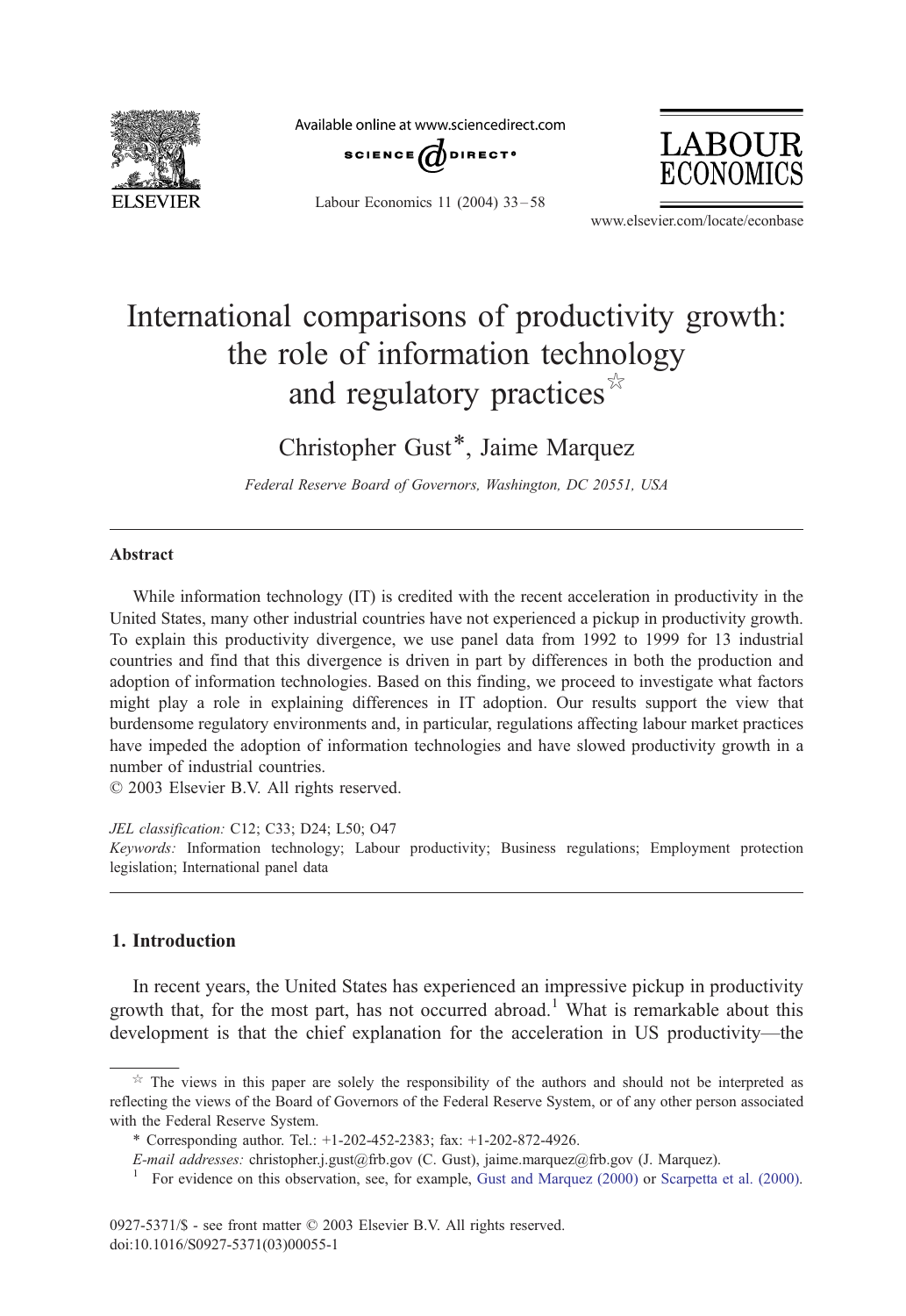proliferation of computer and information technology  $(IT)$ —is available worldwide.<sup>2</sup> Indeed, this divergence in productivity is puzzling given that many industrial countries have many of the same structural and institutional characteristics as the United States such as well-educated workforces, an openness to trade, and well-developed legal frameworks. What, then, explains the failure of productivity growth to pick up in many of these other industrial countries?

This paper provides evidence for a view that can account for this recent productivity divergence between the United States and other industrial countries by emphasizing the role of regulatory practices in influencing the diffusion of information technologies. According to this view, burdensome regulations in various countries, but particularly in a number of European countries, have impinged on firms' incentive to adopt new technologies, slowing their rate of adoption. The delay in the adoption of new technologies in these countries then translates into slower productivity growth vis-à-vis the United States.

With a wide variety of regulatory differences across countries, this view has been expressed in a number of ways. Some proponents focus mainly on product market regulations, specifically those inhibiting competition in goods markets. One variant in this genre, for instance, focuses on regulations raising the cost to entry of new firms. Others focus more specifically on labour market regulations, specifically those that undermine the ability of firms to adjust their workforce in a flexible manner. One proponent of this view is [Greenspan \(2000\),](#page--1-0) who argues that in order to reap the high returns associated with information technologies, a firm must be able to reorganize its workforce, and employment protection legislation (EPL) interferes with a firm's ability to do so:

Europe and Japan have participated in this recent wave of invention and innovation and have full access to the newer technologies. However, they arguably have been slower to apply them. The relatively inflexible and, hence, more costly labour markets of these economies appear to be an important factor.

Another proponent advocating the importance of labour market regulations is [Feldstein](#page--1-0) (2001):

In Europe, fundamental changes in employment practices, labour markets, and management incentives are necessary to encourage rapid adoption of new technology that can raise productivity while increasing employment. Without such changes, the gap between US and European incomes will continue to widen.

[Figs. 1 and 2](#page--1-0) show that the Greenspan –Feldstein argument is not lacking in empirical support. Specifically, [Fig. 1](#page--1-0) plots the change in labour productivity growth between 1991– 1995 and 1996 –2000 against the change in the ratio of IT expenditures to GDP between 1992 and 1999. As shown there, countries whose IT expenditures rose sharply in the 1990s also experienced a pickup in productivity growth. In contrast, countries where spending on information technologies fell or only picked up marginally did not

<sup>2</sup> See, for example, [Gordon \(2000\),](#page--1-0) [Oliner and Sichel \(2000\),](#page--1-0) [Jorgenson and Stiroh \(2000\),](#page--1-0) and [US Council](#page--1-0) of Economic Advisors (2001).